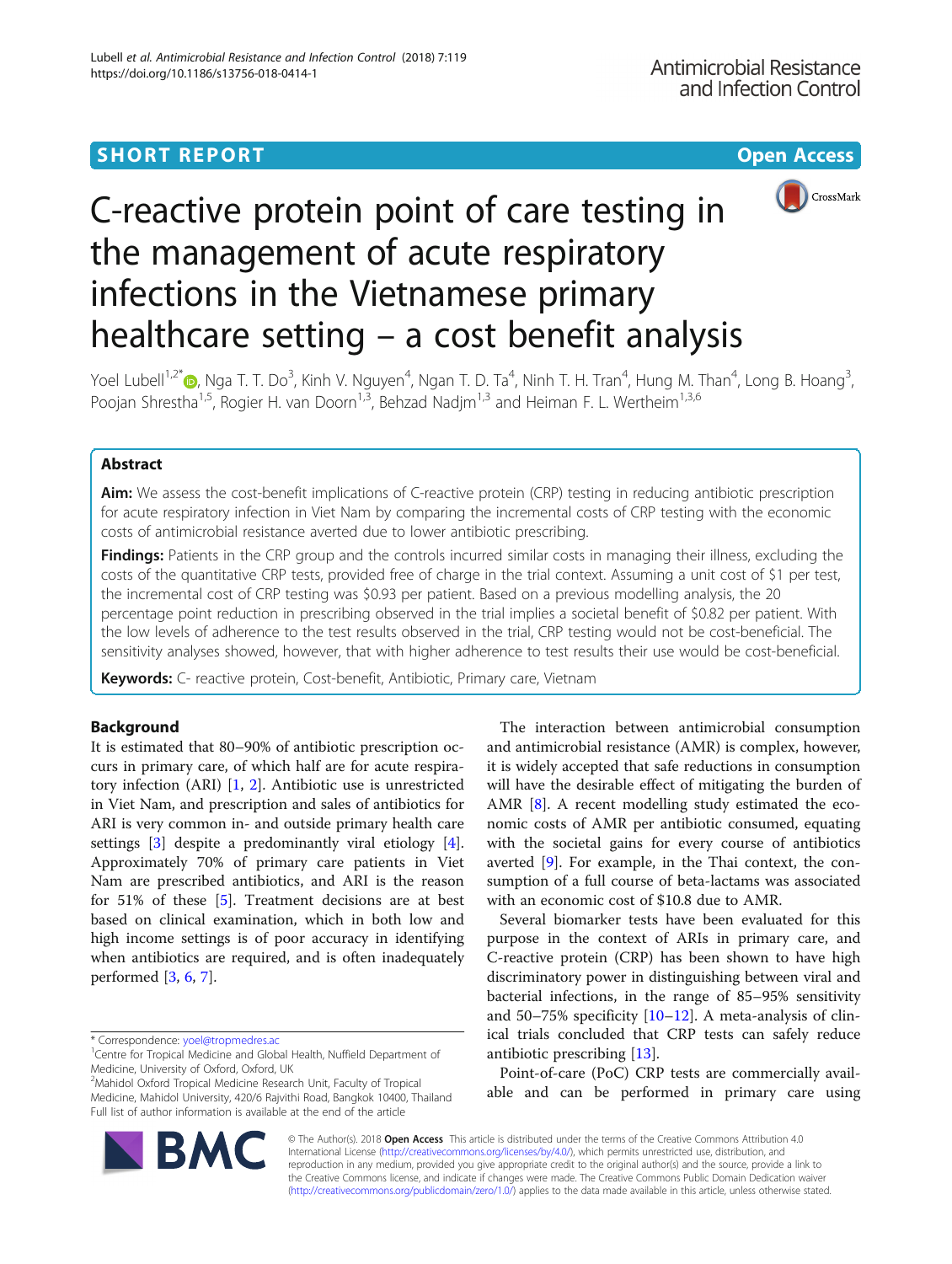capillary blood samples, with results available within minutes [\[14](#page-4-0), [15](#page-4-0)]. This approach is already taken in a number of high income countries such as Norway and Sweden [\[16](#page-4-0)] and is recommended by Public Health England and the National Institute for Health and Clinical Excellence (NICE) [[17](#page-4-0)]. In low and middle income countries (LMICs), and in Asia in particular, no such tests are in routine use and antibiotic dispensing is often unregulated or regulation is poorly enforced and resistance levels are high and increasing [[18](#page-4-0)–[21](#page-4-0)]. Despite the urgent need to improve antibiotic targeting in these settings, the necessary evidence on the cost-effectiveness of biomarker testing is scarce.

A randomised control trial in Viet Nam compared CRP PoC testing with routine care in the management of ARIs in primary care, finding significant reductions in antibiotic prescription without compromising patient recovery and satisfaction [[22](#page-4-0)]. To determine whether the incremental cost of introducing CRP tests is economically justifiable, this needs to be compared with the societal costs of AMR the tests could avert. In this short report, we use primary cost data collected in the trial and the output of the modelling analysis of the economic costs of AMR per antibiotic consumed to perform a cost-benefit analysis of CRP testing in primary care in the Vietnamese setting.

#### Methods

This cost-benefit analysis of CRP testing takes a societal perspective. Primary cost data were collected in a clinical trial on CRP testing in primary care as described in the Additional file [1](#page-3-0): Tables S1 and S2, comparing the costs of managing ARI in the intervention group as compared with controls. The CRP readers and reagents used in the study were donated by the manufacturer, with a purchase cost per kit of approximately \$3 and for a single reader \$1000. If implemented at scale, CRP testing could be carried out using simple lateral flow devices that can be used by relatively untrained personnel. Such tests have been shown to be accurate and available at under \$0.5 [[15,](#page-4-0) [23\]](#page-4-0). By way of comparison World Health Organisation (WHO) pre-qualified lateral flow malaria rapid diagnostic tests (RDTs) are available at under \$0.3. We conservatively assume here a unit cost of \$1 per test, allowing for added costs for import tariffs, shipment, training, and other peripheral expenses.

The trial results showed no difference in clinical outcomes between the study arms, therefore the benefits considered here relate only to the societal costs of AMR averted due to lower prescribing. Estimates for the economic cost of AMR per antibiotic prescribed are taken from a modelling analysis where these were calculated in the US and Thai contexts [\[9\]](#page-4-0). The Thai costs were adjusted by a factor of 0.38 using the ratio of 2017 GDP per capita (PPP) in Viet Nam to that of Thailand (0.38 \*  $$10.8 = $4.1$ ). We thus assign an economic cost of AMR of \$4.1 per full course of broad spectrum beta-lactams, the drug class most often prescribed in the study. The net benefit of CRP testing is calculated as

$$
NMBcrp = \Delta pAB * cAMR - (\Delta DC + Ct) \tag{1}
$$

where NMB is the net monetary benefit of CRP testing,  $\Delta pAB$  is the percentage difference in prescribing between patients in the CRP group and controls; cAMR is the cost of AMR per antibiotic consumed;  $\triangle DC$  is the difference in direct medical care as observed in the trial; and Ct is the direct cost of the CRP tests. A positive net monetary benefit indicates that CRP testing is cost-beneficial. All costs are assumed to be incurred at the time patients are presenting at the health centre, therefore no discounting is applied.

A three-way sensitivity analysis was carried out for key drivers of the net-monetary benefit: 1) the cost of the CRP tests, ranging from \$0.5 to \$3; 2) adherence to test results indicating low CRP (i.e. not prescribing antibiotics to patients with low CRP concentrations, which occurred in 64% of cases in the trial context) ranging from 50 to 100%; and 3) the economic cost of AMR, ranging from \$0 to \$14 per course of antibiotics, using the upper bound of the range of costs of AMR per full course of broad spectrum beta-lactam as described in Shrestha et al. (2018) [\[9](#page-4-0)], adjusted by the per-capita GDP ratios of Viet Nam and Thailand.

The data were analyzed and the cost-benefit analysis were run in R version 3.2.2 (R Foundation for Statistical Computing, Vienna, Austria) and using the R Color Brewer package.

## Results

#### Trial primary outcome and costs

There was a 20 percentage point risk difference in prescribing on first attendance between patients in the intervention group (43%) and the controls (63%). As detailed in the Additional file [1:](#page-3-0) Table S1, the direct costs of management of ARI in the trial were \$1.24 and \$1.31 in the CRP group and the controls, respectively, with no significant difference ( $p = 0.28$ ). The slight reduction in costs were explained by the lower rate of antibiotic prescribing in the intervention group.

## Modelled cost-benefit outcomes

With the additional assumed cost per CRP test of \$1, the incremental cost per patient with the use of the test was \$0.93. With a cost of AMR per full course of antibiotics of \$4.1, the use of the test results in a negative net-monetary benefit, implying that with a 20 percentage point reduction in prescribing, the use of the test was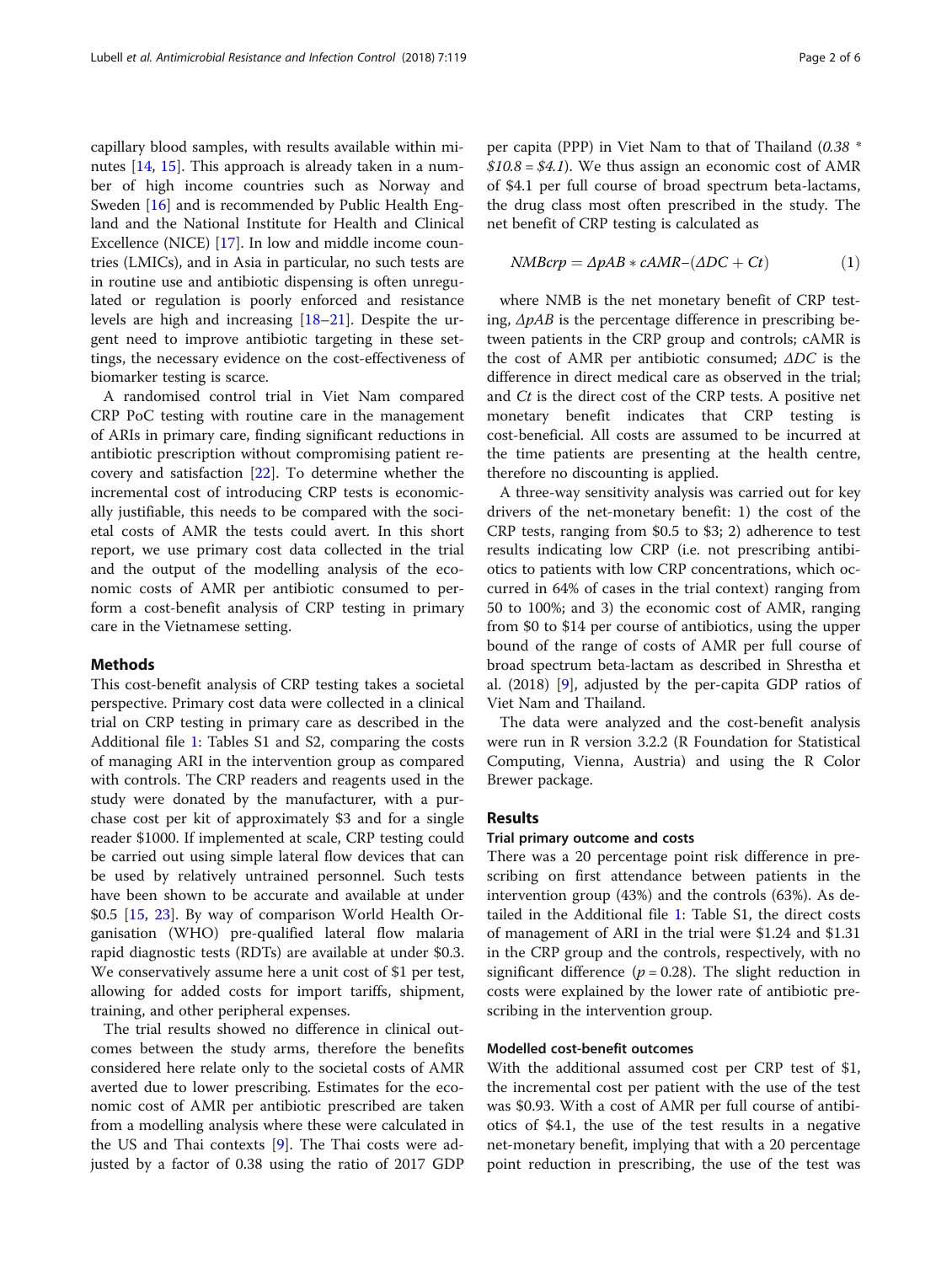

not cost-beneficial. Figure 1 presents the sensitivity analysis for the net-benefit of the tests to their unit cost, the adherence to negative test results, and to the economic cost of AMR. This suggests that without consideration of the costs of AMR, the use of the tests is not cost-beneficial even with a low cost test and with high adherence to their results. With the inclusion of a cost of AMR of \$4.1 per course of antibiotics, the test has a positive net-benefit if adherence exceeds 70% and the cost of the test is  $\langle 50.5, 0.05 \rangle$  and cost of the test is  $\langle 50.5, 0.05 \rangle$ a unit cost per test of \$1. A higher cost of AMR of \$14.1 per full course of antibiotics would imply a positive NMB so long as adherence exceeded 60%, even if the cost per test was as high as \$3.

## **Discussion**

The trial demonstrated that CRP testing could safely reduce antibiotic prescription in primary health care settings. The primary cost data indicate that other than the cost of the test, there were no added direct medical costs and potential cost savings associated with the intervention. Assuming a unit cost per test of \$1, the incremental cost per patient would be \$0.93. With an estimated societal cost of AMR of \$4.1 per course of a broad spectrum beta-lactam, the use of the tests would not appear to be cost-beneficial due to the limited adherence to their results. The sensitivity analysis, however, indicated that the tests could be cost-beneficial if healthcare workers refrained from prescribing to patients with low CRP at higher rates than observed in the trial.

## Implications of the study

The Wellcome Trust AMR Review estimated that by 2050 global economic losses due to AMR could accumulate to \$124 trillion [\[24\]](#page-4-0). Who should be funding interventions to mitigate the spread of AMR is a challenging question. Patients or even policy makers in LMICs might not view this as a priority over interventions with more tangible short term benefits; this would imply limited and sub-optimal uptake from the global community perspective in its efforts to tackle AMR. The AMR Review appropriately highlighted the need for a global funding mechanism ('Diagnostic Market Stimulus pots'), similar to the Global Fund for AIDS, Tuberculosis and Malaria, dedicated specifically to the development and scale-up of diagnostics and other interventions that safely reduce human antimicrobial consumption. This analysis suggests that investment of these resources in CRP testing in the current context could be cost-beneficial, providing adherence to their results is high.

The vast proportion of antibiotics dispensed for ARI through private pharmacies without prescription in Viet Nam needs to be properly considered [[25\]](#page-4-0). Targeting the private sector could dramatically increase the impact of an intervention such as PoC CRP testing on unnecessary antibiotic use, but has major programmatic challenges. An obvious solution is to enforce the laws that are in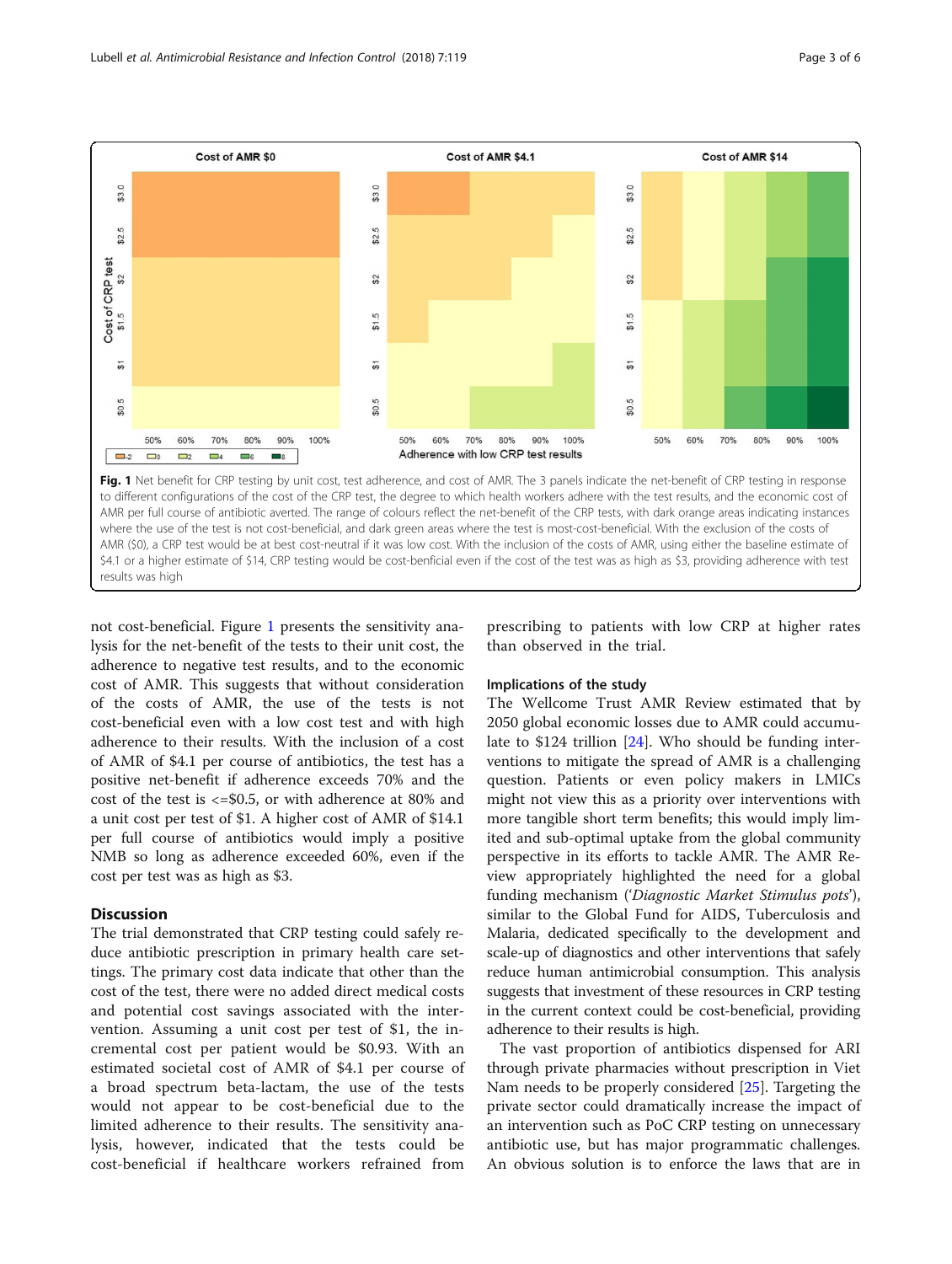<span id="page-3-0"></span>place since 2006 prohibiting unregulated antibiotic sales, driving these patients to primary and community-care centres where they can be examined and tested. However, as indicated by the trial findings and this cost-benefit analysis, high adherence to the test is critical to ensuring their impact and cost-effectiveness. To achieve this, the introduction of CRP tests could be integrated into a broader public health campaign that includes training and education for both healthcare workers and patients, to maximize the benefits of both interventions and achieve a behavioural shift away from widespread use of antibiotics for minor complaints [\[26](#page-4-0)].

## Strengths and limitations

This analysis benefitted from detailed primary costing data from a large clinical trial in Viet Nam evaluating an intervention to address the urgent need for safe reductions in antibiotic prescribing in primary care. To our knowledge these are the only such data from an LMIC setting. Use of the economic costs of AMR averted in a cost-benefit analysis of the intervention also represents an advancement in our ability to perform economic evaluations of such interventions.

The study has numerous limitations. The primary measure of effectiveness in the trial was the proportion of antibiotic prescriptions averted but approximately one third of patients that were not prescribed an antibiotic went on to obtain them elsewhere. If the intervention were to be rolled out in routine care, this should be supplemented by further training and education for healthcare workers and patients to ensure better adherence to the test. Such programmes will incur higher costs, which were not accounted for in the analysis. The sensitivity analysis carried out here indicates that investment in such education and training programmes for patients and healthcare workers to improve adherence to CRP test results could itself be cost-effective.

The CRP test used in the trial relied on a quantitative reader, requiring some degree of technical experience, with a relatively high cost per test, whereas in the model we assume that lower cost lateral flow devices are used instead. It is possible that such devices would have a different impact on prescribing than that observed in the trial.

The methods used to quantify the costs of AMR averted due to reductions in prescribing have numerous limitations detailed in the paper describing their estimation [[9](#page-4-0)]. In addition to these limitations, the adaptation of the costs of AMR calculated in the Thai setting to the Viet Nam context also assumed that Viet Nam and Thailand have similar epidemiological profiles for the prevalence of resistant infections which may not be the case.

As well as guiding whether or not to prescribe an antibiotic, CRP testing might also influence prescribing in terms of choice of antibiotic and duration of treatment,

with implications for costs, health outcomes and AMR. As there was no evidence of this occurring in the trial this was not incorporated in the analysis.

Beyond the impact on AMR are other possible costs and health implications associated with CRP testing that were not accounted for. Adverse reactions occur in a small proportion of antibiotic courses, but the frequency of antibiotic use makes them account for approximately a quarter of all adverse events recorded in the hospital setting [\[27,](#page-4-0) [28](#page-4-0)]; a study of adverse drug reactions in emergency department visits found antibiotics to be implicated in a fifth of cases [[29](#page-4-0)]. Second, while over-treatment is a challenge in all income settings, in many LMICs under-treatment of respiratory infection in patients with restricted access to antibiotics imposes a huge morbidity and mortality toll [[30](#page-4-0), [31](#page-5-0)]. In such settings CRP testing could therefore have a direct beneficial impact on health outcomes, through identification of patients that require antibiotic therapy and may not otherwise be detected [[32\]](#page-5-0).

## Conclusion

Use of CRP test in the context of primary care in LMICs is likely to incur a modest incremental cost, but this can be offset by the economic costs of AMR averted, providing adherence to their results is high. Whether patients or health providers in LMICs can and should shoulder the tangible costs is contestable; this study suggests that international donor support for these purposes is economically warranted. With low cost tests available and validated, large scale implementation of CRP point of care tests is feasible. Implementation of CRP testing on national scales will pave the way for novel and better systems that are currently cost-prohibitive once these are better validated and available at affordable price ranges.

## Additional file

[Additional file 1:](https://doi.org/10.1186/s13756-018-0414-1) Primary costing data from a clinical trial of CRP guided treatment for respiratory illness in vietnamese primary care facilities. (DOCX 297 kb)

#### Abbreviations

AMR: Antimicrobial resistance; ARI: Acute respiratory infections; CBA: Costbenefit analysis; CRP: C reactive protein; GDP: Gross Domestic Product; LMIC: Low and middle income country; NHTD: National hospital for tropical diseases; NICE: National Institute for Health and Clinical Excellence; NMB: Net monetary benefit; PoC: Point of care; RDT: Rapid diagnostic test; US: United States; WHO: World Health Organization

#### Acknowledgements

We would like to express our sincere thanks to the doctors, nurses and patients from the ten participating healthcare stations for their collaboration during the study implementation. We would also like to thank Alere Technologies, Norway for providing the reagents and equipment for CRP testing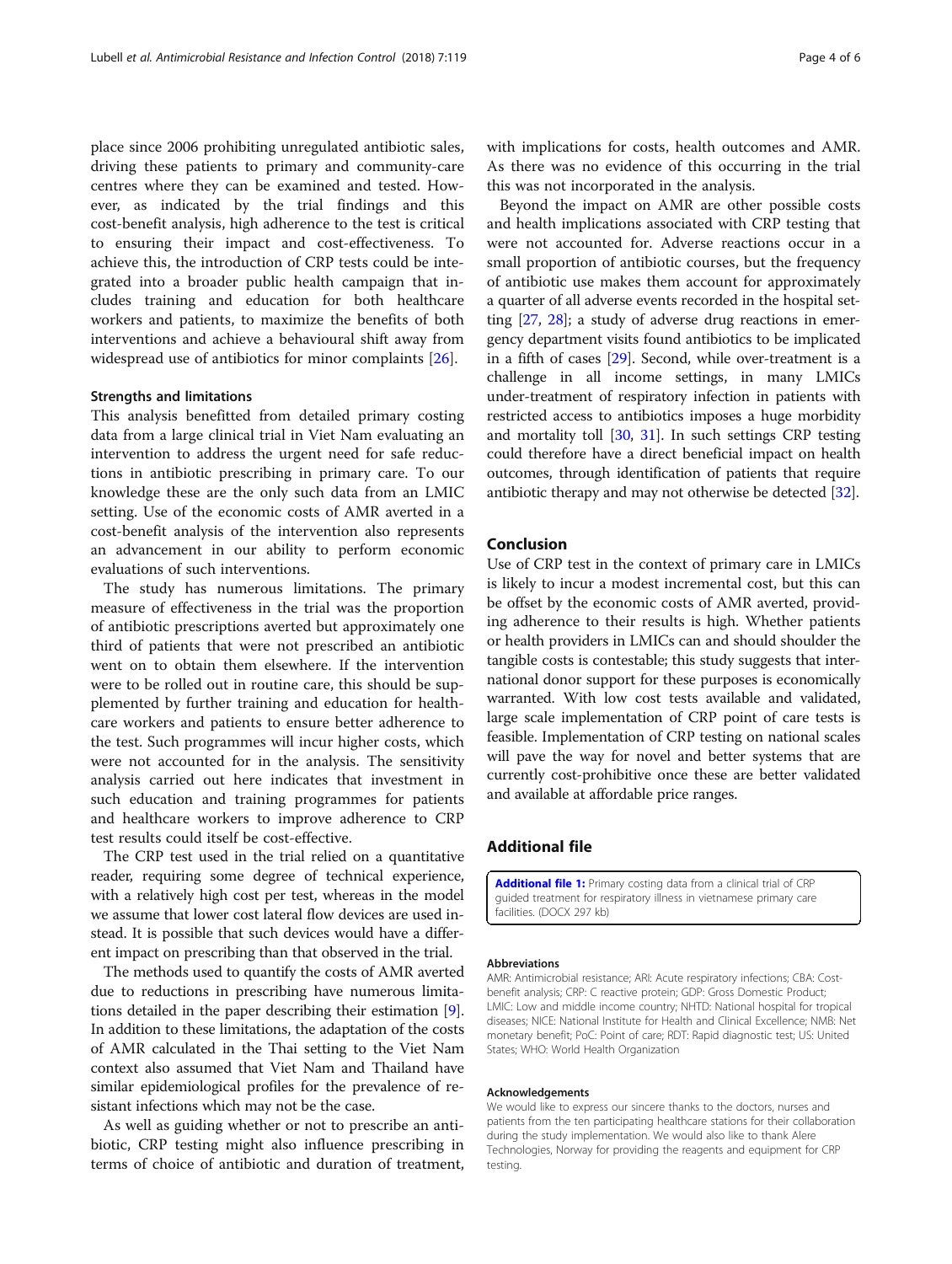## <span id="page-4-0"></span>Funding

This work was supported by the Wellcome of Great Britain [089276/Z/09] and the Centre for Disease Dynamics Economics and Policy (CDDEP), Washington DC, USA, as part of the Global Antibiotic Resistance Partnership (GARP).

#### Availability of data and materials

The datasets are available from the corresponding author on reasonable request.

#### Authors' contributions

YL and NTTD were responsible for conception and study design. NTTD and LBH led the data collection supervised by KVN and HFLW. NTDT, NTHT, HMT took part in getting ethical approval and training for study sites. YL and PS led the health economic analysis. Manuscript drafting was done by YL, NTTD and HFLW. All authors have contributed to the final editing and approval.

#### Ethics approval and consent to participate

The trial was approved by the ethical committees of the National Hospital for Tropical Diseases in Hanoi (39/IRB-NHTD) and the Oxford University Tropical Research Ethics Committee (OxTREC Reference: 176–12). Permission for this study also was obtained from local authorities. Patients who fulfilled the inclusion criteria were asked to participate by signing the consent form. The cost surveys were included in these approvals and consent procedures. The trial is registered at ClinicalTrials.gov under number NCT01918579.

## Consent for publication

Not applicable.

#### Competing interests

All authors have no competing interests to declare.

#### Publisher's Note

Springer Nature remains neutral with regard to jurisdictional claims in published maps and institutional affiliations.

#### Author details

<sup>1</sup>Centre for Tropical Medicine and Global Health, Nuffield Department of Medicine, University of Oxford, Oxford, UK. <sup>2</sup>Mahidol Oxford Tropical Medicine Research Unit, Faculty of Tropical Medicine, Mahidol University, 420/6 Rajvithi Road, Bangkok 10400, Thailand. <sup>3</sup>Oxford University Clinical Research Unit, Ha Noi, Viet Nam. <sup>4</sup>National Hospital for Tropical Diseases, Hanoi, Viet Nam. <sup>5</sup>Infectious Diseases Data Observatory, University of Oxford, Oxford, UK. <sup>6</sup>Department of Medical Microbiology, Radboudumc Center of Infectious Diseases, Radboudumc, Nijmegen, Netherlands.

# Received: 21 August 2018 Accepted: 26 September 2018

#### References

- 1. Goossens H, Ferech M, Vander Stichele R, Elseviers M, Group EP. Outpatient antibiotic use in Europe and association with resistance: a cross-national database study. Lancet. 2005;365(9459):579–87.
- Shallcross LJ, Davies DSC. Antibiotic overuse: a key driver of antimicrobial resistance. Br J Gen Pract. 2014;64(629):604–5.
- 3. Larsson M, Falkenberg T, Dardashti A, Ekman T, Tornquist S, Kim Chuc NT, et al. Overprescribing of antibiotics to children in rural Vietnam. Scand J Infect Dis. 2005;37(6–7):442–8.
- 4. Do AH, van Doorn HR, Nghiem MN, Bryant JE, Hoang TH, Do QH, et al. Viral etiologies of acute respiratory infections among hospitalized Vietnamese children in Ho Chi Minh City, 2004-2008. PLoS One. 2011;6(3):e18176.
- 5. Chalker J. Improving antibiotic prescribing in Hai Phong Province, Viet Nam: the "antibiotic-dose" indicator. Bull World Health Organ. 2001;79(4):313–20.
- 6. Arnold SR, To T, McIsaac WJ, Wang EE. Antibiotic prescribing for upper respiratory tract infection: the importance of diagnostic uncertainty. J Pediatr. 2005;146(2):222–6.
- 7. Chandler CI, Nadjm B, Boniface G, Juma K, Reyburn H, Whitty CJ. Assessment of children for acute respiratory infections in hospital outpatients in Tanzania: what drives good practice? Am J Trop Med Hyg. 2008;79(6):925–32.
- 8. Holmes AH, Moore LS, Sundsfjord A, Steinbakk M, Regmi S, Karkey A, et al. Understanding the mechanisms and drivers of antimicrobial resistance. Lancet. 2016;387(10014):176–87.
- 9. Shrestha P, Cooper BS, Coast J, Oppong R, Thuy NDT, Phodha T, et al. Enumerating the economic cost of antimicrobial resistance per antibiotic consumed to inform the evaluation of interventions affecting their use. Antimicrob Resist Infect Control. 2018;7(1):98.
- 10. Lubell Y BS, Dunachie S, Tanganuchitcharnchai A, Watthanaworawit W, Paris D, Mayxay M, Peto TJ, Dondorp A, White NJ, et al. Performance of C-reactive protein and Procalcitonin to distinguish viral from bacterial and malarial causes of fever in Southeast Asia. BMC Infect Dis. In Press.
- 11. Minnaard MC, van de Pol AC, de Groot JA, De Wit NJ, Hopstaken RM, van Delft S, et al. The added diagnostic value of five different C-reactive protein point-of-care test devices in detecting pneumonia in primary care: a nested case-control study. Scand J Clin Lab Invest. 2015;75(4):291–5.
- 12. Srugo I, Klein A, Stein M, Golan-Shany O, Kerem N, Chistyakov I, et al. Validation of a novel assay to distinguish bacterial and viral infections. Pediatrics. 2017:e20163453.
- 13. Aabenhus R, Jensen JU, Jorgensen KJ, Hrobjartsson A, Bjerrum L. Biomarkers as point-of-care tests to guide prescription of antibiotics in patients with acute respiratory infections in primary care. The Cochrane database of systematic reviews. 2014;11:CD010130.
- 14. Brouwer N, van Pelt J. Validation and evaluation of eight commercially available point of care CRP methods. Clin Chim Acta. 2014.
- 15. Phommasone K, Althaus T, Souvanthong P, Phakhounthong K, Soyvienvong L, Malapheth P, et al. Accuracy of commercially available c-reactive protein rapid tests in the context of undifferentiated fevers in rural Laos. BMC Infect Dis. 2016;16:61.
- 16. Jakobsen KA, Melbye H, Kelly MJ, Ceynowa C, Molstad S, Hood K, et al. Influence of CRP testing and clinical findings on antibiotic prescribing in adults presenting with acute cough in primary care. Scand J Prim Health Care. 2010;28(4):229–36.
- 17. Cooke J, Butler C, Hopstaken R, Dryden MS, McNulty C, Hurding S, et al. Narrative review of primary care point-of-care testing (POCT) and antibacterial use in respiratory tract infection (RTI). BMJ open respiratory research. 2015;2(1):e000086.
- 18. Van Boeckel TP, Gandra S, Ashok A, Caudron Q, Grenfell BT, Levin SA, et al. Global antibiotic consumption 2000 to 2010: an analysis of national pharmaceutical sales data. Lancet Infect Dis. 2014;14(8):742–50.
- 19. Laxminarayan R, Van Boeckel TP. The value of tracking antibiotic consumption. Lancet Infect Dis. 2014;14(5):360–1.
- 20. Kang CI, Song JH. Antimicrobial resistance in Asia: current epidemiology and clinical implications. Infection & chemotherapy. 2013;45(1):22–31.
- 21. Phu VD, Wertheim HF, Larsson M, Nadjm B, Dinh QD, Nilsson LE, et al. Burden of hospital acquired infections and antimicrobial use in Vietnamese adult intensive care units. PLoS One. 2016;11(1):e0147544.
- 22. Nga DTT NT, Ninh Tran, Hung TM, Bich VTN, Long HB, et.al. Point-of-care Creactive protein testing to reduce inappropriate use of antibiotics for acute respiratory infections in adults and children in the Vietnamese primary health care setting: a multi-Centre randomised controlled trial. Lancet Glob Health 2016;4(9):e633-ee41.
- 23. FIND. CRP Landscape. The Foundation for Innovative New Diagnostics. 2017. [https://www.finddx.org/wp-content/uploads/2018/03/CRP\\_List\\_2018\\_](https://www.finddx.org/wp-content/uploads/2018/03/CRP_List_2018_02_26.pdf) [02\\_26.pdf.](https://www.finddx.org/wp-content/uploads/2018/03/CRP_List_2018_02_26.pdf)
- 24. O'Neil J. Antimicrobial resistance: tackling a crisis for the health and wealth of nations. 2015.
- 25. Nga do TT, Chuc NT, Hoa NP, Hoa NQ, Nguyen NT, Loan HT, et al. Antibiotic sales in rural and urban pharmacies in northern Vietnam: an observational study. BMC pharmacology & toxicology. 2014;15:6.
- 26. Rune Aabenhus J-USJ. Biomarker-guided antibiotic use in primary care in resource-constrained environments. Lancet Glob Health. 2016.
- 27. Stavreva G, DP A, Pandurska R. Marev. Detection of adverse drug reactions to antimicrobial drugs in hospitalized patients. Trakia Journal of Sciences. 2008;6:7–9.
- 28. Granowitz EVBR. Antibiotic adverse reactions and drug interactions. Crit Care Clin. 2008;24(2):421–42.
- Shehab N, Patel PR, Srinivasan A, Budnitz DS. Emergency department visits for antibiotic-associated adverse events. Clin Infect Dis. 2008;47(6):735–43.
- 30. Laxminarayan R, Matsoso P, Pant S, Brower C, Rottingen JA, Klugman K, et al. Access to effective antimicrobials: a worldwide challenge. Lancet. 2015.